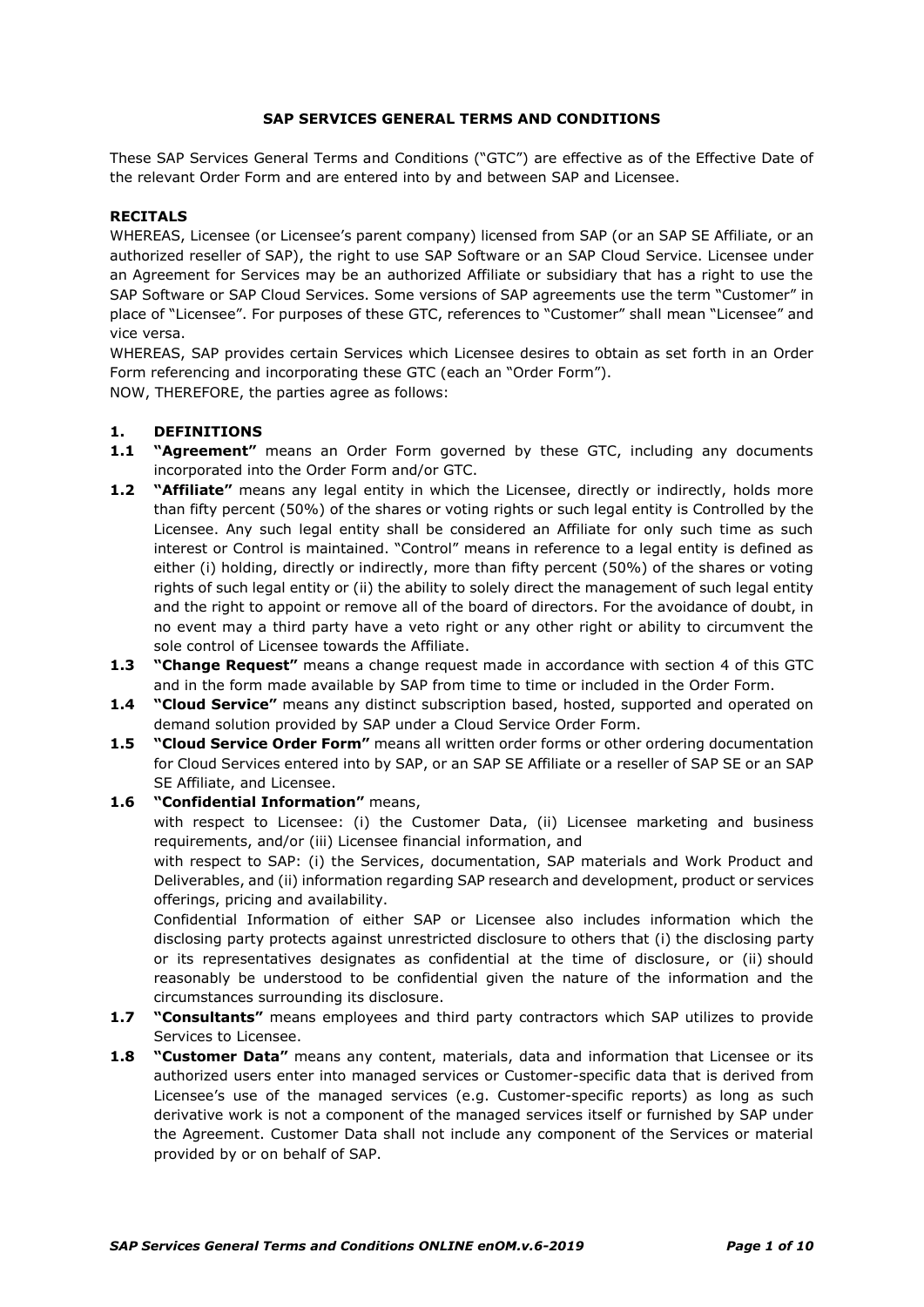- **1.9 "Deliverables"** means those specific Work Products which are explicitly identified as a "Deliverable" under the applicable Order Form.
- **1.10 "Intellectual Property Rights"** means patents of any type, design rights, utility models or other similar invention rights, copyrights, mask work rights, trade secret, know-how or confidentiality rights, trademarks, trade names and service marks and any other intangible property rights, including applications and registrations for any of the foregoing, in any country, arising under statutory or common law or by contract and whether or not perfected, now existing or hereafter filed, issued, or acquired.
- **1.11 "License Agreement"** means the agreement between SAP (or an SAP SE Affiliate, or an authorized reseller of the SAP Software) under which Licensee procured the license rights to use SAP Software or SAP hosted or on demand service*.*
- **1.12 "Material Defect"** means the Deliverable fails to substantially comply with the applicable and corresponding acceptance criteria for that Deliverable set forth in the Order Form.
- **1.13 "Order Form"** means the ordering document for Services that references the GTC.
- **1.14 "SAP SE"** means SAP Societas Europaea, a German corporation, with offices located in Walldorf, Germany.
- **1.15 "SAP SE Affiliate"** means a subsidiary of SAP SE.
- **1.16 "SAP Software"** means (i) software products licensed to Licensee as specified in software order forms all as developed by or for SAP, SAP SE and/or any of their affiliated companies and delivered to Licensee; (ii) any new releases, updates or versions thereof made available through unrestricted shipment pursuant to the respective SAP support agreement or warranty obligation and (iii) any complete or partial copies of any of the foregoing.
- **1.17 "Scope Document"** means the document that is provided with and becomes part of the Order Form and which defines sometimes in conjunction with a Service Description the Services to be provided.
- **1.18 "Services"** mean those service(s) as further defined by the specific Service Descriptions and/or Scope Documents under an Order Form.
- **1.19 "Service Description"** means pre-defined descriptions of services found at <http://www.sap.com/servicedescriptions> current as of the effective date of the Order Form which in conjunction with a Scope Document defines the Services to be provided and becomes part of the Order Form.
- **1.20 "Taxes"** means local sales, value added tax, withholding, use, property, excise, service or similar taxes.
- **1.21 "Work Product"** means any work product or tangible results produced by or with SAP, including works created for or in cooperation with Licensee.

### **2. PROVISION OF SERVICES**

- **2.1** SAP will provide the Services in accordance with the Order Form and these GTC.
- **2.2** SAP may use third party contractors to perform SAP's duties. SAP will be responsible for the performance of the Services of such third party contractors to the same extent as for its own employees.
- **2.3** SAP will, at its sole discretion (i) select the Consultants to be deployed to deliver Services; and (ii) reserves the right to replace any Consultant at any time with a Consultant having equivalent skills.
- **2.4** If any Service, in whole or in part, cannot be provided by SAP due to a Licensee issue and Licensee fails to provide SAP with reasonable advance notice, the time spent by the Consultants on such Service will be charged to Licensee.
- **2.5** Any services, deliverables, and work products provided by SAP to Licensee prior to the execution of an applicable Order Form or a Change Request are the sole property and Confidential Information of SAP and shall be governed by the terms of this Agreement. If no Order Form is completed, all services, Work Products and deliverables must be returned or deleted and must not be used.
- **2.6** All dates with respect to performance of the Services are estimated and time shall not be deemed of the essence.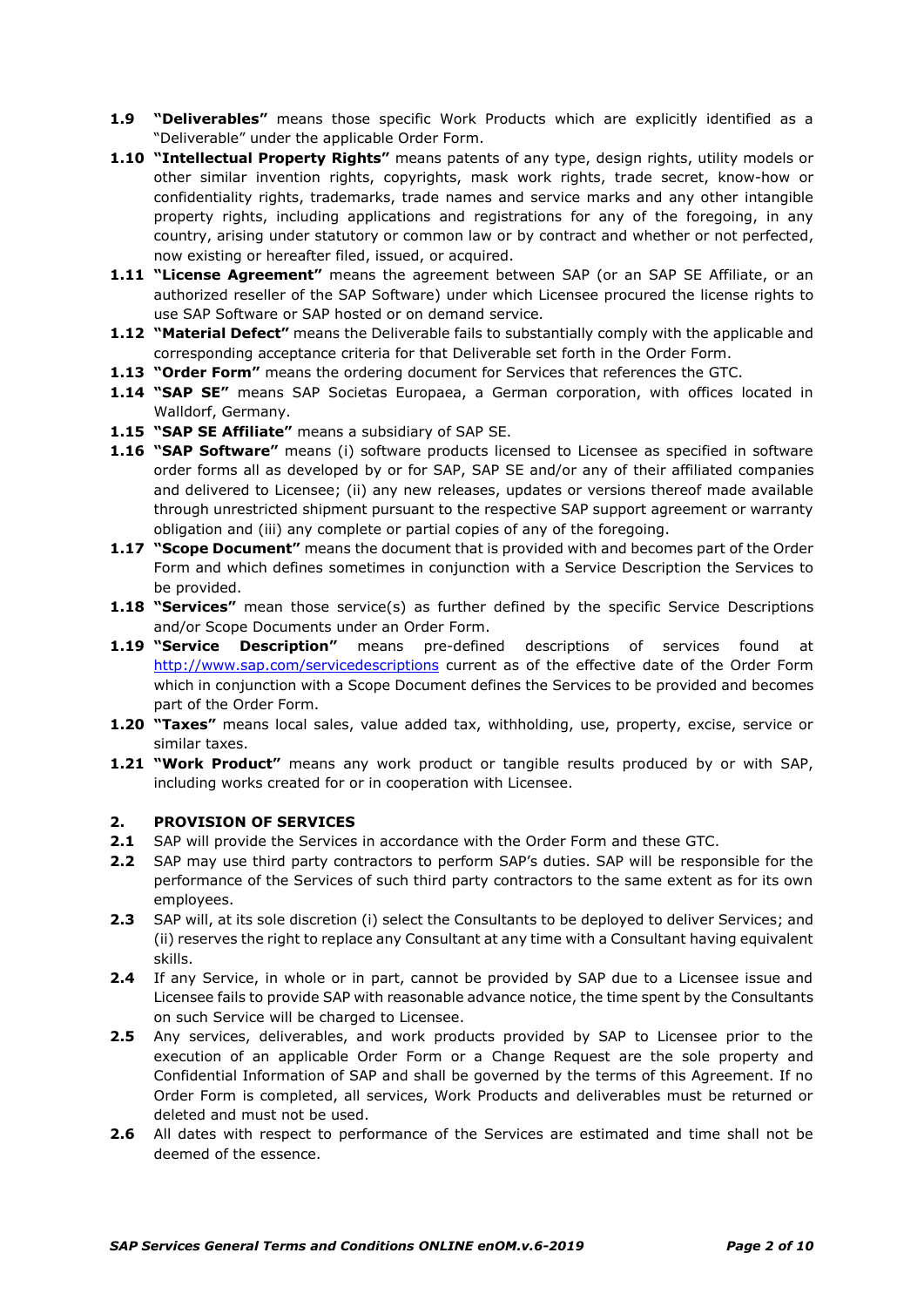# **2.7 Acceptance.**

If the applicable Order Form expressly states that the Deliverables are subject to acceptance and does not otherwise specify an acceptance procedure, the following acceptance procedure applies:

- (a) Upon delivery by SAP of a completed Deliverable, Licensee shall have 10 calendar days to accept or reject ("**Acceptance Period**") the Deliverable, due to a Material Defect based on the acceptance criteria set forth in the Order Form for that Deliverable.
- (b) If the relevant Deliverable passes the acceptance criteria set forth in the Order Form, Licensee shall accept the Deliverable. Acceptance will not be unreasonably withheld by Licensee. If Licensee notifies SAP that it has rejected the Deliverable due to a Material Defect, Licensee shall provide written notice, within such 10 day period, specifying the basis of the Material Defect.
- (c) SAP shall have a reasonable period to cure and redeliver the Deliverable for an additional Acceptance Period. If Licensee fails to reject any Deliverable within the Acceptance Period, in a written document specifying the Material Defect, Licensee shall be deemed to have accepted such Deliverable as of the 10th day of the Acceptance Period.
- (d) Upon acceptance of a Deliverable, all Services associated with such Deliverable shall be deemed accepted and SAP shall have no further obligation with respect to an accepted Deliverable. Licensee shall not make productive use of a Deliverable, unless it has been accepted by Licensee (either expressly or by passage of time).
- (e) If acceptance criteria are not specified in the Order Form, such Deliverable will be deemed accepted upon delivery.

# **3. LICENSEE'S RESPONSIBILITIES**

- **3.1** Licensee will make the necessary arrangements to allow SAP to perform the Services.
- **3.2** Licensee shall provide and make available all Licensee personnel that SAP reasonably requires in connection with performance of the Services and as may be further addressed in an applicable Order Form.
- **3.3** If the Services are performed at Licensee's site, Licensee agrees to provide necessary access to its site including appropriate access to Licensee premises, computer systems and other facilities.
- **3.4** Licensee shall appoint a contact person with the authority to make decisions and to supply SAP with any necessary or relevant information expeditiously.
- **3.5** Licensee shall ensure to have all necessary license rights including third party license rights required to allow SAP to perform the Services.

## <span id="page-2-0"></span>**4. CHANGE REQUEST PROCEDURES**

- **4.1** Either party can request changes to the Service.
- **4.2** SAP is not required to perform under a Change Request prior to the execution by the parties of the applicable Change Request.
- **4.3** If Licensee makes a change request to SAP, SAP will inform Licensee within ten (10) working days (which excludes weekends and applicable public holidays) whether the change is possible or not and what impact the change would have on the Agreement with particular reference to the timeline and remuneration. Licensee must thereupon inform SAP in writing within five (5) working days whether the change request is to apply or whether the contract is to be continued on the existing terms. If the investigation of a change request itself requires substantial work, SAP is entitled to bill separately for that work.

If SAP submits a change request, Licensee must notify SAP in writing within ten (10) working days whether it accepts the change or not.

Until there is agreement about the change, work will continue in accordance with the existing Order Form.

## **5. SATISFACTION WITH PERSONNEL**

If at any time Licensee or SAP is dissatisfied with the material performance of a Consultant or a Licensee project team member, the dissatisfied party shall promptly report such dissatisfaction to the other party in writing and may request a replacement. The other party will use its reasonable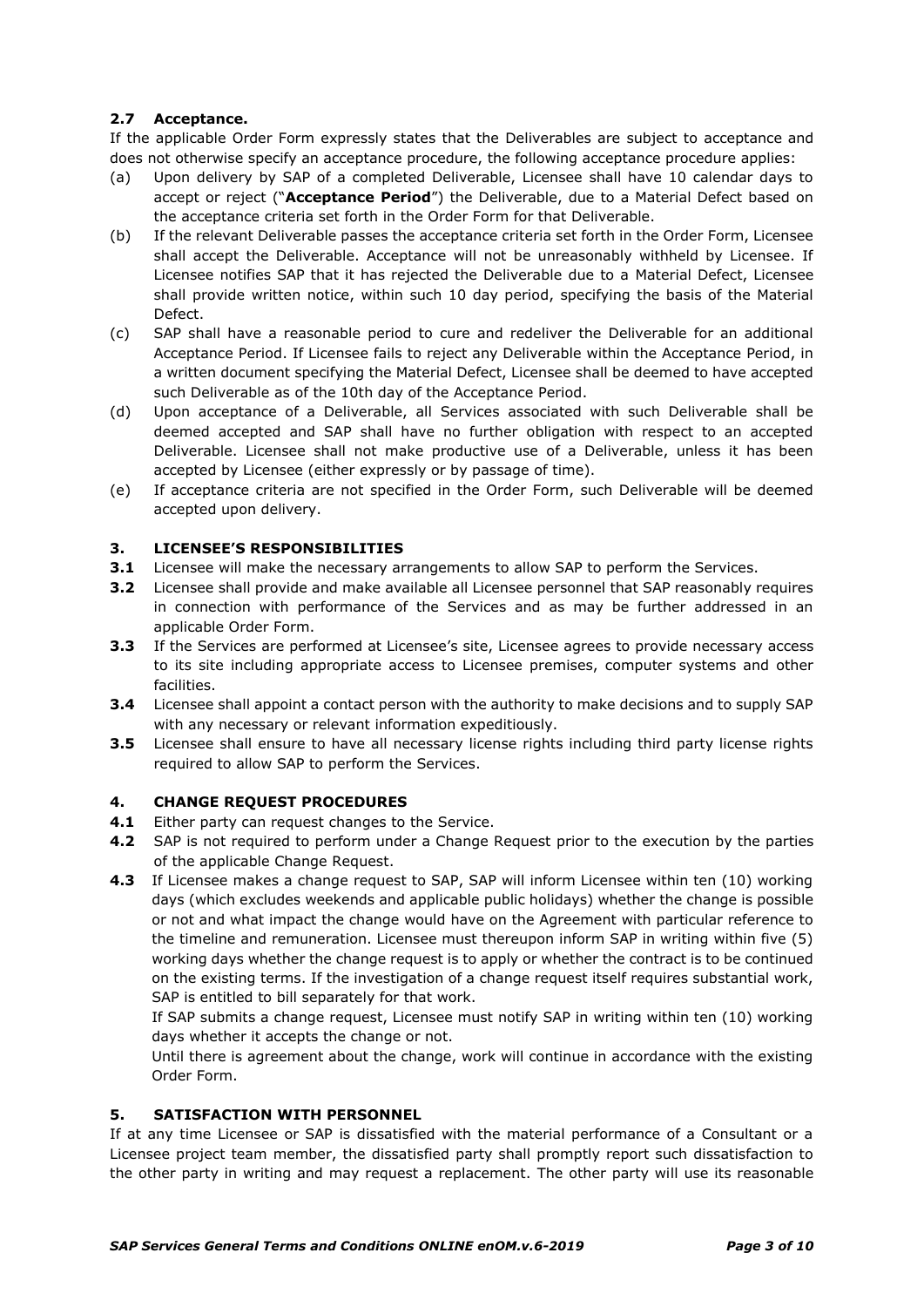discretion in accomplishing any such change (which also, in the case of SAP, shall be subject to staffing availability).

## **6. COMPENSATION OF SAP**

- **6.1** SAP will provide an invoice specifying the fees for each of the Services in accordance with the terms of the Order Form. Payment is due thirty [30] days after the invoice is issued. Any fees not paid when due shall accrue an administrative fee at the rate of 12% per annum, but not to extend the maximum amount as allowed by law. After written notice, SAP may suspend the provision of Services until payment is made.
- **6.2** Fees and other charges described in the Agreement do not include Taxes, now or hereinafter levied all of which shall be for Licensee's account with the exception of income or corporation taxes attributable to SAP. SAP and Licensee agree to comply with the applicable Tax law in force for the duration of the Agreement. Any applicable direct pay permits or valid tax-exempt certificates must be provided to SAP prior to the execution of this Agreement. If SAP is required to pay Taxes, Licensee shall reimburse SAP for such amounts.
- **6.3** Notwithstanding the above, if the Licensee is legally required to deduct withholding/any other type of taxes from any payment which is due to SAP, the Licensee must promptly notify SAP at time of receiving invoice or when it becomes aware of such requirement, whichever is earlier and provide SAP with evidence of receipt by the relevant tax authority of any sum that the Licensee has deducted as withholding tax/any other type of taxes and such other information or documents as SAP may reasonably require for purposes of obtaining any available tax credit. Should the Licensee, notwithstanding formal written demand to it by SAP, fail to furnish to SAP such receipt within a reasonable period for any reason other than the obvious delay of the issuing authority, then Licensee shall be liable to pay to SAP the amount so deducted upon demand.
- **6.4** Licensee hereby agrees to reimburse SAP for any taxes and tax related costs, administrative fees and penalties paid or payable by SAP as a result of Licensee's non-compliance in regard to this Section or delay with its responsibilities herein.

## **7. TERM AND TERMINATION**

# **7.1 Term of the GTC.**

These GTC shall commence on the Effective Date and remain in effect unless terminated earlier by either party in accordance with this Section 7.

### **7.2 Termination of the GTC for convenience.**

Either party may terminate this GTC for convenience upon thirty (30) days' prior written notice to the other party. If these GTC are terminated for convenience prior to the completion of one or more Order Forms, such termination will not affect the continuation of any such Order Form as governed by these GTC.

# **7.3 Term of an Order Form or Service.**

Each Order Form and Service shall be effective on the effective date set forth in that Order Form and shall remain in effect until end of term or completion of the Services in accordance with the Order Form, the respective Service Description or Scope Document, or terminated earlier by either party in accordance with this Section 7. For clarity, the termination of any particular Service in accordance with this Section 7 shall not cause or result in the termination of any other Services ordered under the same Order Form nor reduce Licensee's liability for payments to SAP.

### **7.4 Termination of an Order Form for convenience.**

Except as otherwise agreed in an Order Form, each Order Form (excluding fixed-price Services and excluding subscription or monthly reoccurring Services) may be terminated by either party subject to thirty (30) days' prior written notice to the other party.

### **7.5 Termination of Agreement and/or an Order Form for cause.**

Either party may terminate these GTC and/or an Order Form for cause:

(a) upon thirty (30) days prior written notice of the other party's material breach of any provision (including more than thirty (30) days delinquency in Licensee's payment of any money due hereunder or any Order Form) of the Agreement unless such party has cured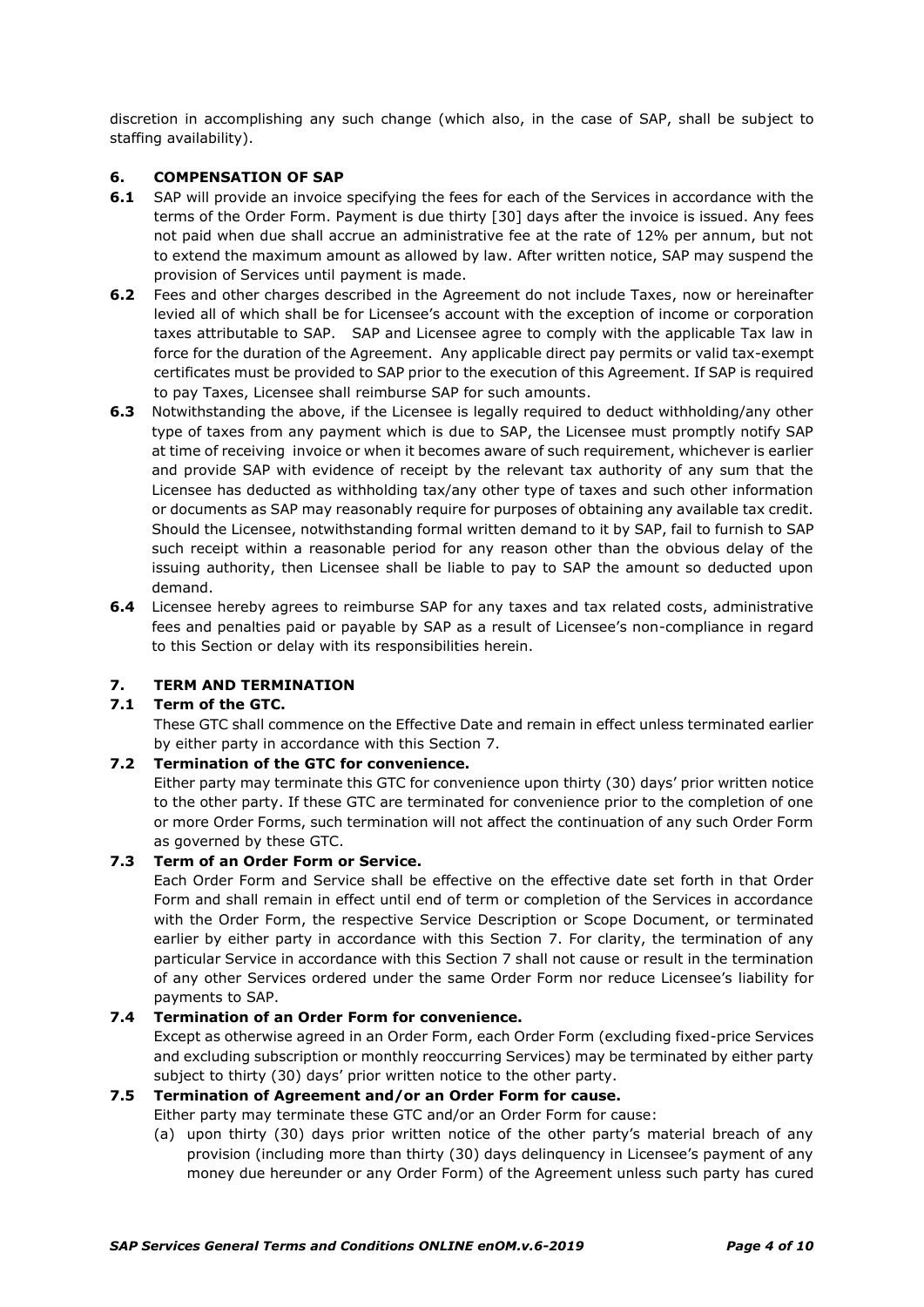such breach during such thirty (30) day period; or

(b) immediately if the other party files for bankruptcy, becomes insolvent, or makes an assignment for the benefit of creditors, or otherwise materially breaches Sections 9 or 14.

### **7.6 Effect of Termination.**

Licensee shall be liable for payment of all costs, fees and expenses up to the effective date of termination for (i) any completed, partially completed or scheduled Services from any phase or milestone; (ii) any reasonable committed costs or expenses; (iii) any non-refundable travel costs including visa costs and related expenses.

All Confidential Information of the other party provided in connection with this Agreement in the possession of such party shall, subject to any legal retention rights and upon request of the other party be returned to the disclosing party or destroyed with certification of such destruction from an individual of authority to bind the respective party. The obligation to return or destroy Confidential Information does not apply to Work Products that are provided by SAP to Licensee, unless the Order Form or Agreement is terminated by SAP in accordance with section 7.5 herein.

### **8. INTELLECTUAL PROPERTY RIGHTS**

- **8.1** All title to and rights in the Services, Deliverables and Work Products, and all Intellectual Property Rights embodied therein, including techniques, knowledge or processes of the Services and/or Deliverables (whether or not developed for Licensee), shall be the sole and exclusively property of SAP and SAP SE. Licensee agrees to execute and to ensure its third parties execute such documentation as reasonably necessary to secure SAP's or SAP SE's title over such rights.
- **8.2** Once all amounts due under an Order Form are paid in full and all claims have been satisfied, Licensee is granted a non-exclusive, non-transferable license for the duration of the license granted under the License Agreement, so long as Licensee complies with the terms of the License Agreement and this Agreement to use any Deliverables and Work Products provided to it by SAP under a relevant Order Form under this Agreement in order to run Licensee's and its Affiliates' internal business operations, and otherwise to the same extent as Licensee is granted a license to use the SAP Software, documentation and SAP Confidential Information in the License Agreement. Licensee may allow its third-party service providers to access the Deliverables, Work Product and Services of SAP solely for purposes of supporting the Licensee or Affiliates and provided that such third-party service provider is obligated under substantially similar written terms to protect SAP Confidential Information and Licensee shall be responsible for any breach as if by Licensee.
- **8.3** Licensee must immediately notify SAP in writing if any third-party gains unauthorized access to SAP proprietary materials or Confidential Information. Licensee shall take all reasonable steps to stop such unauthorized access.

## **9. CONFIDENTIALITY**

### **9.1 Use of Confidential Information.**

- (a) The receiving party will protect all Confidential Information of the disclosing party as strictly confidential to the same extent it protects its own Confidential Information, and not less than a reasonable standard of care. Receiving party will not disclose any Confidential Information of the disclosing party to any person other than its personnel, representatives or Authorized Users whose access is necessary to enable it to exercise its rights or perform its obligations under the Agreement and who are under written obligations of confidentiality substantially equivalent to those herein. Licensee will not disclose the Agreement or the pricing to any third party. Notwithstanding this section, a receiving party may use in its business activities the ideas, concepts and know-how related to the technology contained in the other party's Confidential Information and retained in the unaided memories of the other party's employees who have access to such Confidential Information in connection with the Services.
- (b) In the event of legal proceedings relating to the Confidential Information, the receiving party will cooperate with the disclosing party and comply with applicable law (all at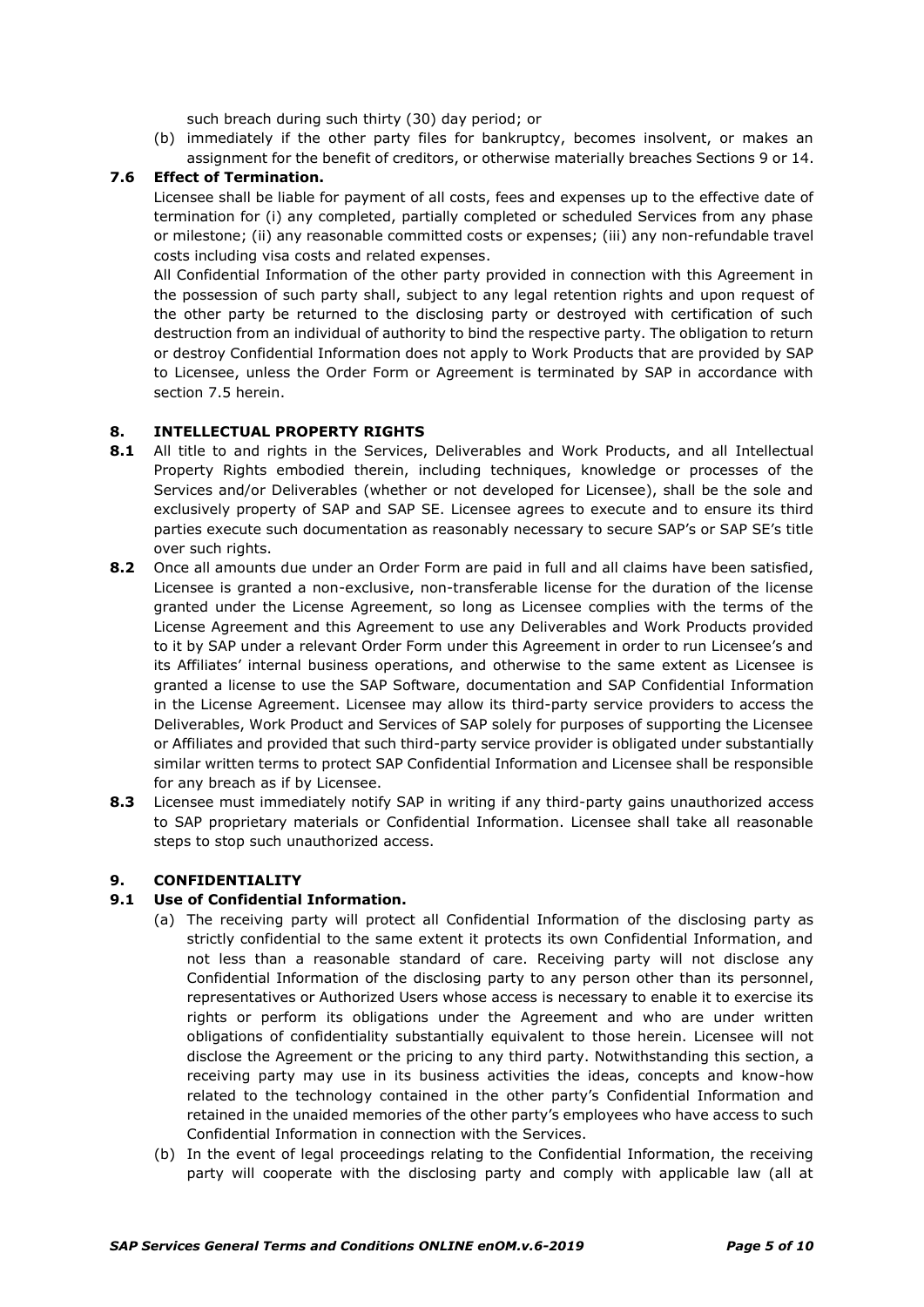disclosing party's expense) with respect to handling of the Confidential Information.

# **9.2 Exceptions.**

The restrictions on use or disclosure of Confidential Information will not apply to any Confidential Information that:

- (a) is independently developed by the receiving party without reference to the disclosing party's Confidential Information,
- (b) is generally available to the public without breach of the Agreement by the receiving party,
- (c) at the time of disclosure, was known to the receiving party free of confidentiality restrictions, or
- (d) the disclosing party agrees in writing is free of confidentiality restrictions.

### **9.3 Publicity.**

Neither party will use the name of the other party in publicity activities without the prior written consent of the other, except that Licensee agrees that SAP may use Licensee's name in customer listings or quarterly calls with its investors or, at times mutually agreeable to the parties, as part of SAP's marketing efforts (including reference calls and stories, press testimonials, site visits, SAPPHIRE participation). Licensee agrees that SAP may share information on Licensee with SAP SE and its Affiliates for marketing and other business purposes and that it has secured appropriate authorizations to share Licensee employee contact information with SAP SE and its Affiliates.

### **10. FEEDBACK**

Licensee may at its sole discretion, provide SAP (or as used herein SAP SE or other SAP entity) with input, comments or suggestions from Licensee, regarding SAP's business and technology direction and/or the possible creation, modification, correction, improvement or enhancement of the software, products and/or services of SAP, (collectively "**Feedback**"). Licensee grants to SAP SE a nonexclusive, perpetual, irrevocable, worldwide, transferable, royalty-free license, with the right to sublicense through multiple tiers, to use, publish, disclose, perform, copy, make, have made, use, modify, create derivative works, distribute, sell, offer for sale and otherwise benefit from Feedback in any manner and via any media.

### **11. WARRANTY**

## **11.1 Good industry practices.**

SAP warrants that

- (a) its Services will be performed in a professional workman-like manner by Consultants with the skills reasonably required for the Services; and
- (b) for forty-five (45) days following provision of the Service, the Deliverables will materially conform with the applicable specifications for that Deliverable. For clarity, the warranty period for Deliverables (if any) resulting from any subscription based Services will in no event exceed the termination date of the subscription based Services.

SAP does not warrant error-free or uninterrupted operation of any Service or Deliverable or that SAP will correct all non-conformities.

### **11.2 Notification.**

Licensee shall notify SAP within forty-five (45) days of provision of the Service or Deliverable in writing of the alleged warranty breach and provide SAP with a precise description of the problem and all relevant information reasonably necessary for SAP in order to rectify such warranty breach.

### **11.3 Remedy.**

Provided Licensee has notified SAP in accordance with section 11.2 of a warranty breach and SAP validates the existence of such warranty breach, SAP will, at its option:

- (a) re-perform the applicable Services or Deliverable;
- (b) refund the fee paid or reallocate quota for the specific non-conforming Service or Deliverable.

This is Licensee's sole and exclusive remedy for a warranty breach.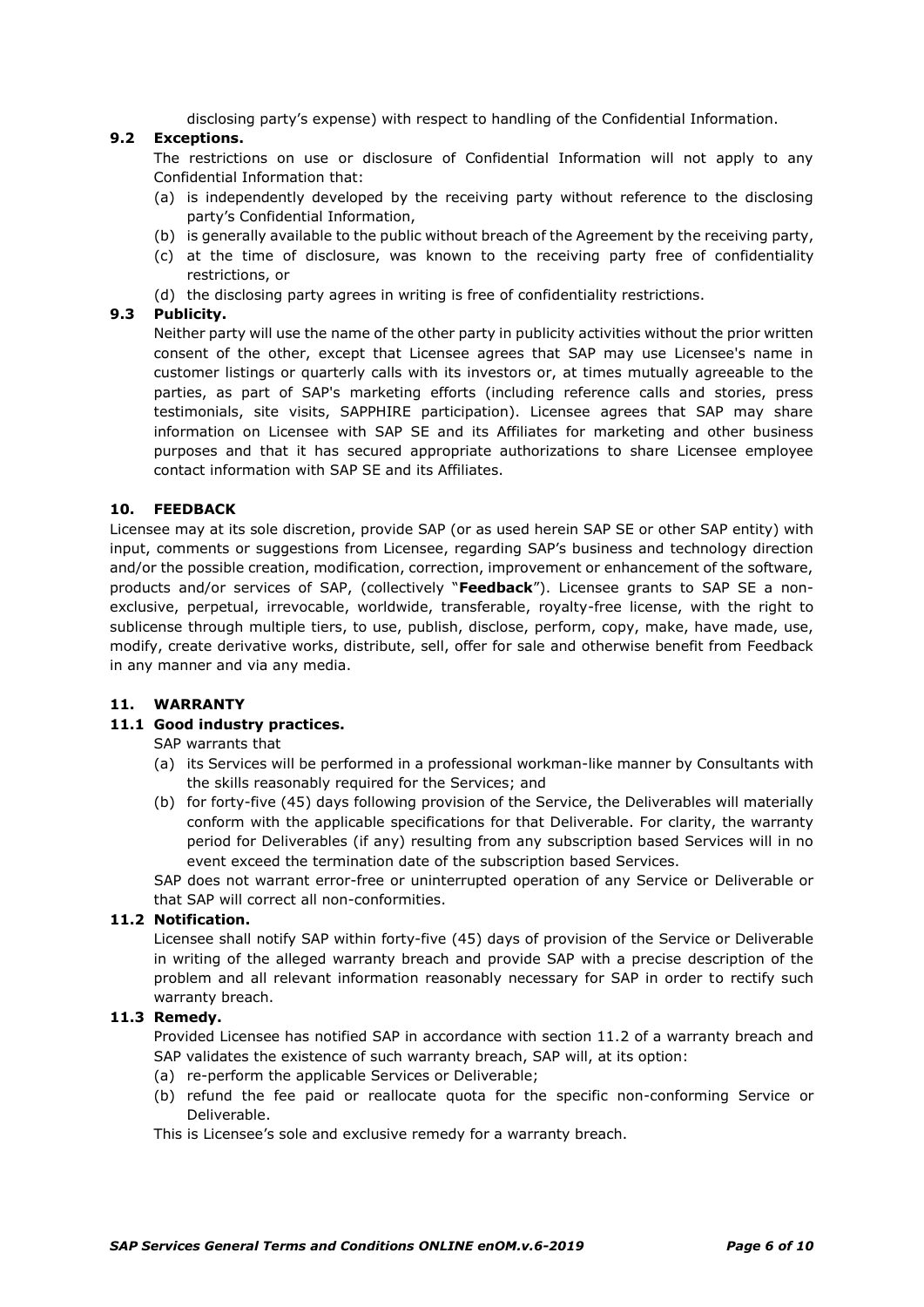## **11.4 Exclusions.**

This warranty shall not apply

- (a) if the Deliverables are not used in accordance with any applicable documentation provided or
- (b) if the alleged warranty breach is caused by a modification to the Deliverable, Licensee or third-party software.

# **11.5 Disclaimer.**

SAP and its licensors disclaim all other warranties express or implied or statutory, including without limitation, any implied warranties of satisfactory quality or fitness for a particular purpose except to the except to the extent that any warranties implied by law cannot be validly waived.

## **12. THIRD PARTY CLAIMS**

- 12.1 SAP shall defend (at its sole expense) Licensee against claims brought against Licensee by any third party alleging that Licensee's use of the Deliverables, in accordance with the terms and conditions of the Agreement, constitutes an infringement or misappropriation of a patent claim(s), copyright, or trade secret rights. SAP will pay damages finally awarded against Licensee (or the amount of any settlement SAP enters into) with respect to such claims. This obligation of SAP shall not apply if the alleged infringement or misappropriation results from (a) use of the Deliverables in conjunction with any other software, services, or any product, data or apparatus that SAP did not provide; or
	- (b) anything Licensee provides including configurations, instructions or specifications;
	- (c) a modification of the Deliverable by Licensee or by a third party on behalf of Licensee or
	- (d) any use not permitted by the Agreement.
- **12.2** In the event a claim under Section 12.1 is made or in SAP's reasonable opinion is likely to be made, SAP may, at its sole option and expense:
	- (a) procure for Licensee the right to continue using the Deliverable under the terms of the Agreement; or
	- (b) replace or modify the Deliverable to be non-infringing without material decrease in functionality.

If these options are not reasonably available, SAP or Licensee may terminate the Agreement to the affected Deliverable upon written notice to the other.

- **12.3** Licensee shall defend SAP and its affiliated companies against claims brought against SAP by any third party arising from or related to
	- (a) any Licensee use of the Services in violation of any applicable law or regulation;
	- (b) an allegation that the Customer Data, Licensee's use of the Services or anything Licensee has provided to SAP including access to third party software or proprietary information violates, infringes or misappropriates the rights of a third party.

The foregoing shall apply regardless of whether such damage is caused by the conduct of Licensee and/or its named users or by the conduct of a third party using Licensee's access credentials.

- **12.4** The obligations under this Section 12 are conditioned on
	- (a) the party against whom a third-party claim is brought timely notifying the other party in writing of any such claim, provided however that a party's failure to provide or delay in providing such notice shall not relieve a party of its obligations under this Section 12 except to the extent such failure or delay prejudices the defense;
	- (b) the party who is obligated hereunder to defend a claim having the right to fully control the defense of such claim; and
	- (c) the party against whom a third-party claim is brought reasonably cooperating in the defense of such claim. Any settlement of any claim shall not include a financial or specific performance obligation on or admission of liability by the party against whom the claim is brought, provided however that SAP may settle any claim on a basis requiring SAP to substitute for the Services any alternative substantially equivalent non-infringing services. The party against whom a third-party claim is brought may appear, at its own expense, through counsel reasonably acceptable to the party obligated to defend claims hereunder.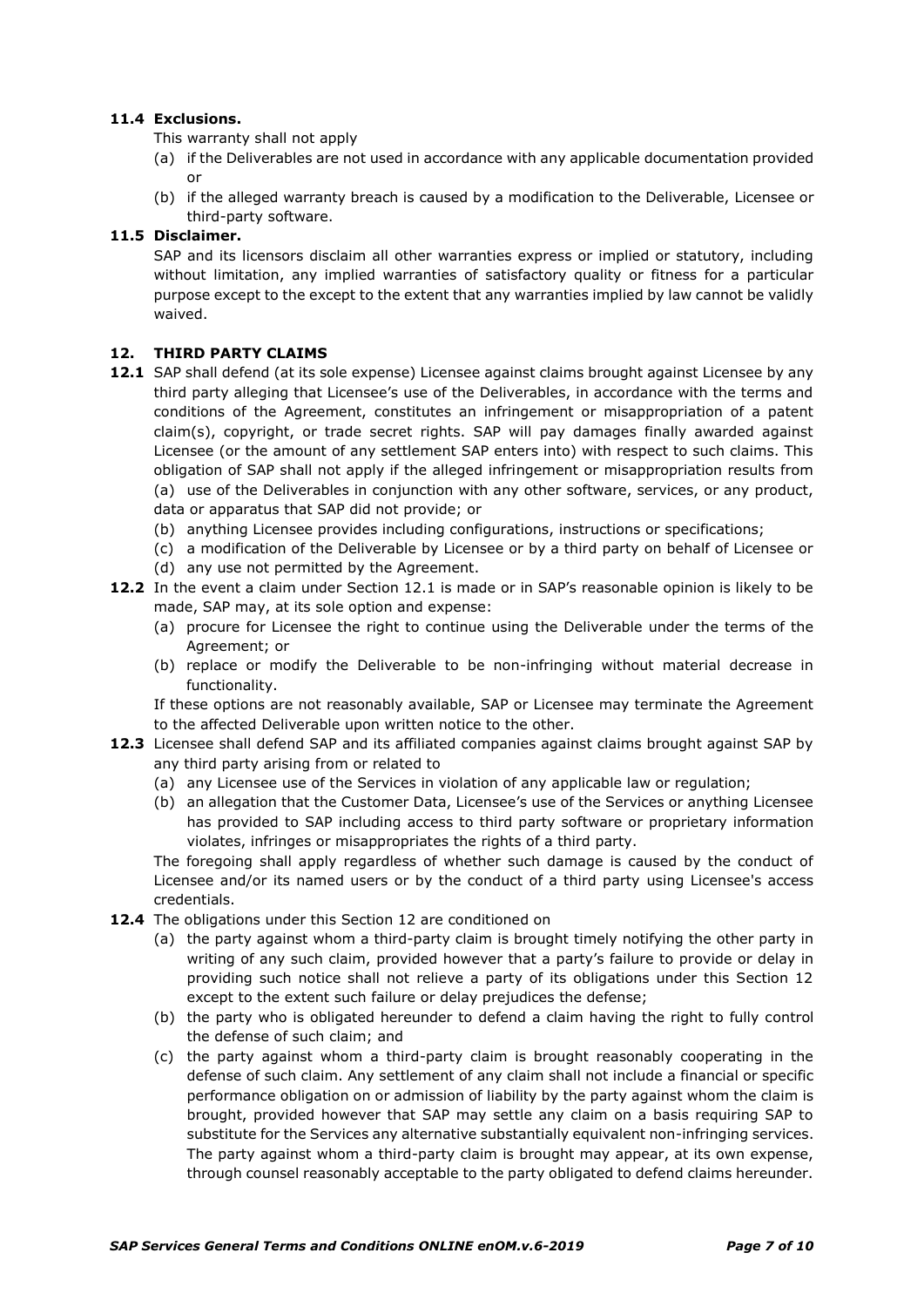Neither party shall undertake any action in response to any infringement or misappropriation, or alleged infringement or misappropriation that is prejudicial to the other party's rights.

**12.5** The provisions of this Section 12 state the sole, exclusive, and entire liability of the parties, their Affiliates and their licensors to the other party, and is the other party's sole remedy, with respect to third party claims covered hereunder and to the infringement or misappropriation of third-party intellectual property rights.

## **13. LIMITATION OF LIABILITY**

- 13.1 SAP will not be liable for any Licensee activities not permitted under this Agreement including without limitation to the extent that any liability arises from any Service provided for no fee.
- 13.2 Exclusion of damages;

13.2.1 Subject to sections 13.2.2, 13.2.3 and 13.2.4 below and regardless of the basis of liability (whether arising out of breach of contract, tort (including but not limited to negligence), misrepresentation, breach of statutory duty, breach of warranty or claims by third parties, willful misconduct or otherwise) neither SAP or Licensee shall be liable to the other or any other party for any of the following types of loss or damage arising under or in relation to this Agreement:

(a) (i) loss of profits or revenue; (ii) loss of business; (iii) loss of or damage to data; (iv) loss of goodwill; (v) losses from computer failure or malfunction; (vi) legal fees; (vii) interest or exemplary or punitive damages, or (viii) loss of anticipated savings; and regardless of whether any such loss or damage listed in this sub-section (a) is direct, indirect, special, incidental or consequential;

(b) indirect, special, incidental or consequential loss or damages and whether or not the other party had been advised of the possibility of such loss or damage.

13.2.2 Subject to sections 13.2.1, 13.2.3 and 13.2.4 and regardless of the basis of liability (whether arising out of breach of contract, tort (including but not limited to negligence), misrepresentation, breach of statutory duty, breach of warranty or claims by third parties, willful misconduct or otherwise) the maximum aggregate liability of each party (or its respective Affiliates or SAP's licensors) to the other or any other party, will not exceed, (i) the fees paid for the applicable Services under the relevant Order Form; or (ii) in the case of subscription based Services (including managed services), the fees paid in the twelve (12) month period preceding the date of the incident giving rise to the liability.

13.2.3 Nothing in this Agreement shall exclude or limit either party's liability for death or personal injury caused by negligence, for fraud or fraudulent misrepresentation or for any other liability which cannot be excluded or limited by applicable law.

13.2.4 Nothing in this Agreement shall exclude or limit either party's liability for damages resulting from unauthorized use or disclosure of Confidential Information or Licensee's liability for any failure to pay any fees due under or in relation to this Agreement.

**13.3** The parties agree that the provisions of this Agreement appropriately allocate the risks between SAP and Licensee and the Services reflect this allocation of risk and the limitations of liability herein.

### **14. ASSIGNMENT**

Licensee may not, without SAP's prior written consent, assign, delegate, pledge, or otherwise transfer this Agreement, or any of its rights or obligations under this Agreement, or the Work Products and Deliverables or SAP Confidential Information, to any party, whether voluntarily or by operation of law, including by way of sale of assets, merger or consolidation. SAP may (i) assign this Agreement to any of the SAP SE Affiliates or (ii) subcontract all or part of the work to be performed under this Agreement to a qualified third party.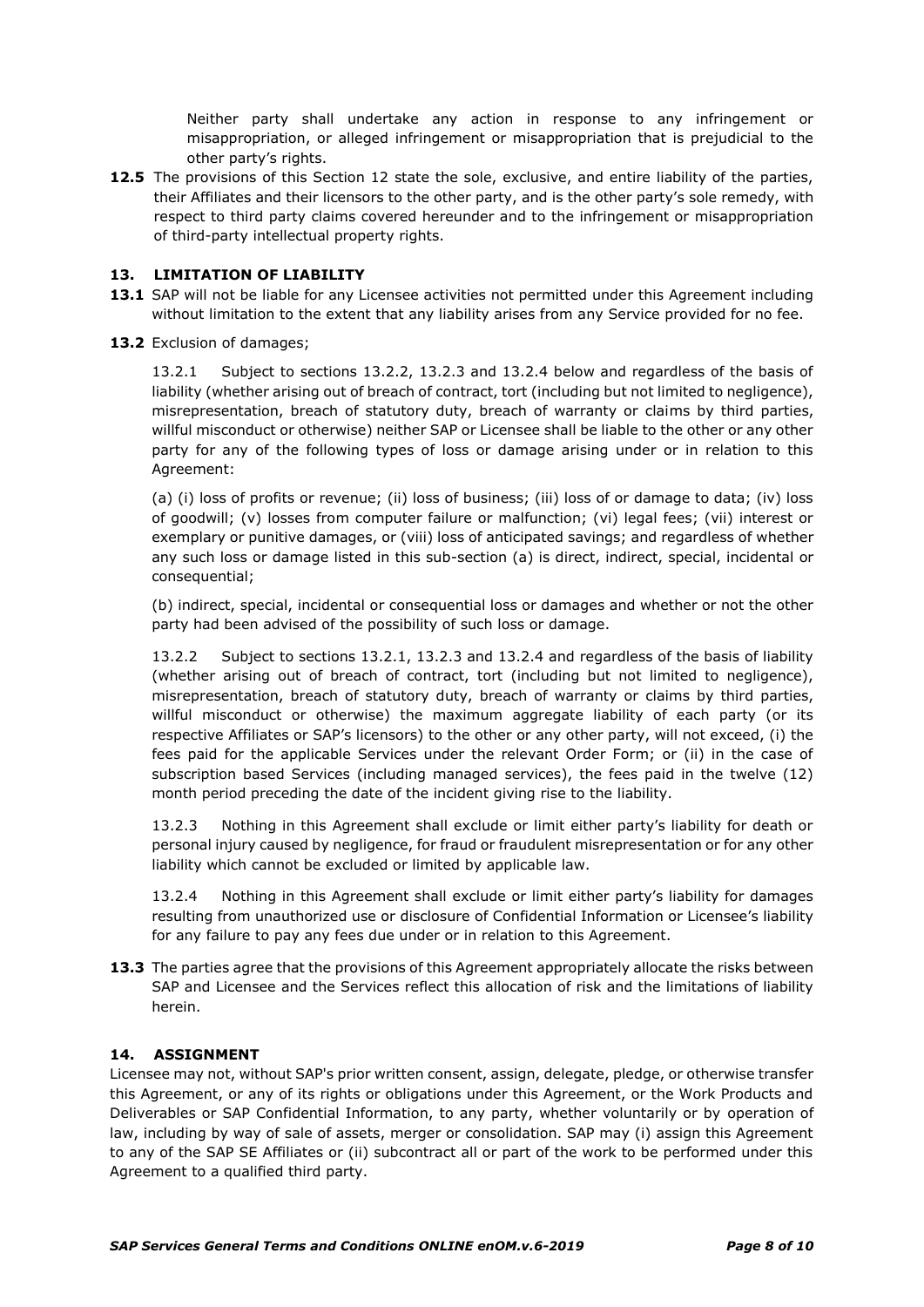### **15. GENERAL PROVISIONS**

### **15.1 Severability.**

If any provision of the Agreement is held to be invalid or unenforceable, the invalidity or unenforceability will not affect the other provisions of the Agreement.

### **15.2 No Waiver.**

**15.4 Notice.**

A waiver or non-enforcement against any breach of the Agreement or obligation under the Agreement is not deemed a waiver of any other breach or obligation.

### **15.3 Electronic signature.**

Electronic signatures that comply with applicable law are deemed original signatures.

All notices will be in writing and given when delivered to the respective offices of SAP and Licensee at the addresses first set forth above with copy to the legal department.

#### **15.5 Independent Contractor.**

The relationship of SAP and Licensee established by this Agreement is that of an independent contractor and no employment, agency, trust, partnership or fiduciary relationship is created by this Agreement.

### **15.6 System Security and Data Safeguards.**

When SAP is given access to Licensee's systems and data, SAP shall comply with Licensee's reasonable administrative, technical, and physical safeguards to protect such data and guard against unauthorized access. In connection with such access, Licensee shall be responsible for providing Consultants with user authorizations and passwords to access its systems and revoking such authorizations and terminating such access, as Licensee deems appropriate from time to time. Licensee shall not grant SAP access to Licensee systems or personal information (of Licensee or any third party) unless such access is essential for the performance of Services under the Agreement. The parties agree that no breach of this provision shall be deemed to have occurred in the event of SAP non-conformance with the aforementioned safeguard but where no personal information has been compromised.

### **15.7 Force Majeure.**

Any delay in performance (other than for the payment of amounts due hereunder) caused by conditions beyond the reasonable control of the performing party is not a breach of this Agreement. The time for performance will be extended for a period equal to the duration of the conditions preventing performance.

### **15.8 Governing Law and Arbitration.**

- (a) Governing Law. The Agreement and any claims relating to its subject matter shall be governed by and construed under the laws of England, without reference to its conflicts of law principles. The United Nations Convention on Contracts for the International Sale of Goods shall not apply to this Agreement. Either party must initiate a cause of action for any claim(s) arising out of or relating to this Agreement and its subject matter within one year from the date when the party knew, or should have known after reasonable investigation, of the facts giving rise to the claim(s).
- (b) Arbitration. Except for the right of either party to apply to a court of competent jurisdiction for injunctive, or other equitable relief, any dispute or claim arising out of or relating to this Agreement, shall be settled by arbitration in Dubai International Financial Center in United Arab Emirates in accordance with the rules of arbitration of the London Court of International Arbitration (LCIA). The language to be used in the arbitration shall be English. One or more arbitrators appointed in accordance with the following: (i) Arbitration by One Arbitrator: If the parties agree to a one-arbitrator, the parties shall agree upon and appoint an arbitrator, after first ascertaining that the appointee consents to act, within thirty (30) days from the date on which written notice of referral to arbitration by one party is received by the other party (the "Notice Date") or (ii) Arbitration by Three Arbitrators: If the parties are unable to agree on a one-arbitrator, or, having so agreed, are unable to agree on the arbitrator within thirty (30) days from the Notice Date, then the arbitration shall be conducted by and before three (3) arbitrators, who shall be appointed as follows. Each party shall appoint one arbitrator, after first ascertaining that